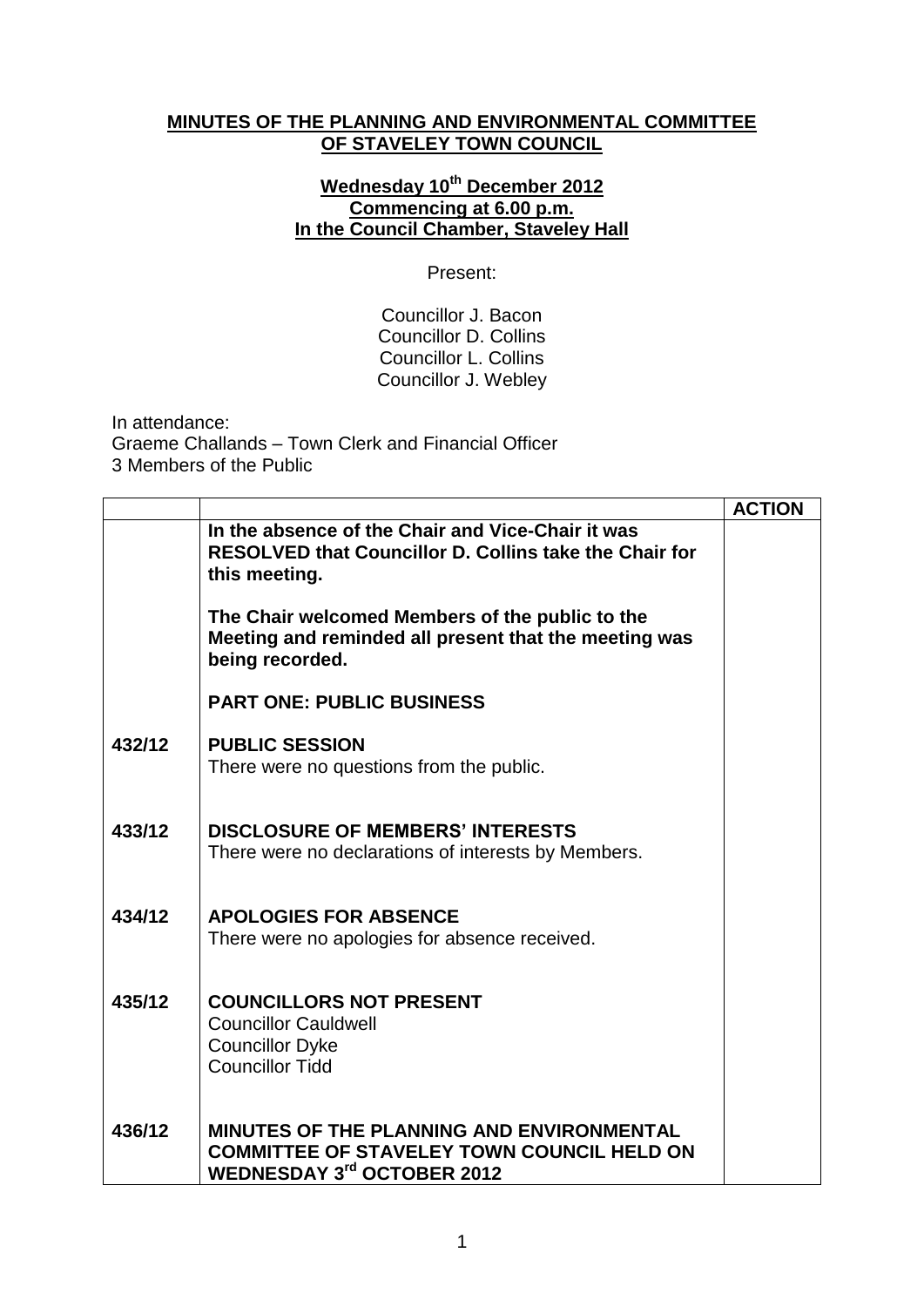|        | The Minutes of the Planning and Environmental Committee<br>of Staveley Town Council held on Wednesday 3 <sup>rd</sup> October<br>were <b>APPROVED.</b>                                                                                                                                                                                                                                                                                                                                                                                                                                          |  |
|--------|-------------------------------------------------------------------------------------------------------------------------------------------------------------------------------------------------------------------------------------------------------------------------------------------------------------------------------------------------------------------------------------------------------------------------------------------------------------------------------------------------------------------------------------------------------------------------------------------------|--|
| 437/12 | <b>MATTERS ARISING FROM THE MINUTES OF THE</b><br>PLANNING AND ENVIRONMENTAL COMMITTEE OF<br>STAVELEY TOWN COUNCIL HELD ON WEDNESDAY 3rd<br><b>OCTOBER 2012</b><br>310/12 Chesterfield Borough Council Nominations of<br><b>Local Heritage Assets.</b><br>The Town Clerk reported that there had been no response<br>from any Councillor following the circulation of this request.<br>The Chair stated he would address the issue at the Labour<br>Group meeting.                                                                                                                              |  |
| 438/12 | DETAILS OF THE PLANNING APPLICATIONS DEALT<br><b>WITH BY MEMBERS</b><br>Noted.                                                                                                                                                                                                                                                                                                                                                                                                                                                                                                                  |  |
| 439/12 | A LIST OF PLANNING DECISIONS NOTIFIED BY<br><b>CHESTERFIELD BOROUGH COUNCIL</b><br>The list of planning decisions notified by Chesterfield<br>Borough Council were available on the website<br>www.chesterfield.gov.uk/planningapplications.                                                                                                                                                                                                                                                                                                                                                    |  |
| 440/12 | <b>MASTIN MOOR DEVELOPMENT PROPOSALS</b><br>The Town Clerk informed the meeting that he had nothing<br>specific to report on proposals.<br>The Woodthorpe Village Community Group together with<br>individuals from the village and Mastin Moor were to give<br>evidence in January 2013 regarding the Chesterfield Local<br>Plan: Core Strategy.<br>The sale of the Mastin Moor Community Centre was<br>proceeding and the proposals were to extend the existing<br>building and erect a garage block plus improved access. The<br>retention of the existing building would he believed please |  |
| 441/12 | many of the older residents. There were potentially other<br>benefits to Staveley and Staveley Town Council regarding<br>the new owners.<br><b>MARKHAM VALE</b>                                                                                                                                                                                                                                                                                                                                                                                                                                 |  |
|        | The Town Clerk reported that following his meeting with                                                                                                                                                                                                                                                                                                                                                                                                                                                                                                                                         |  |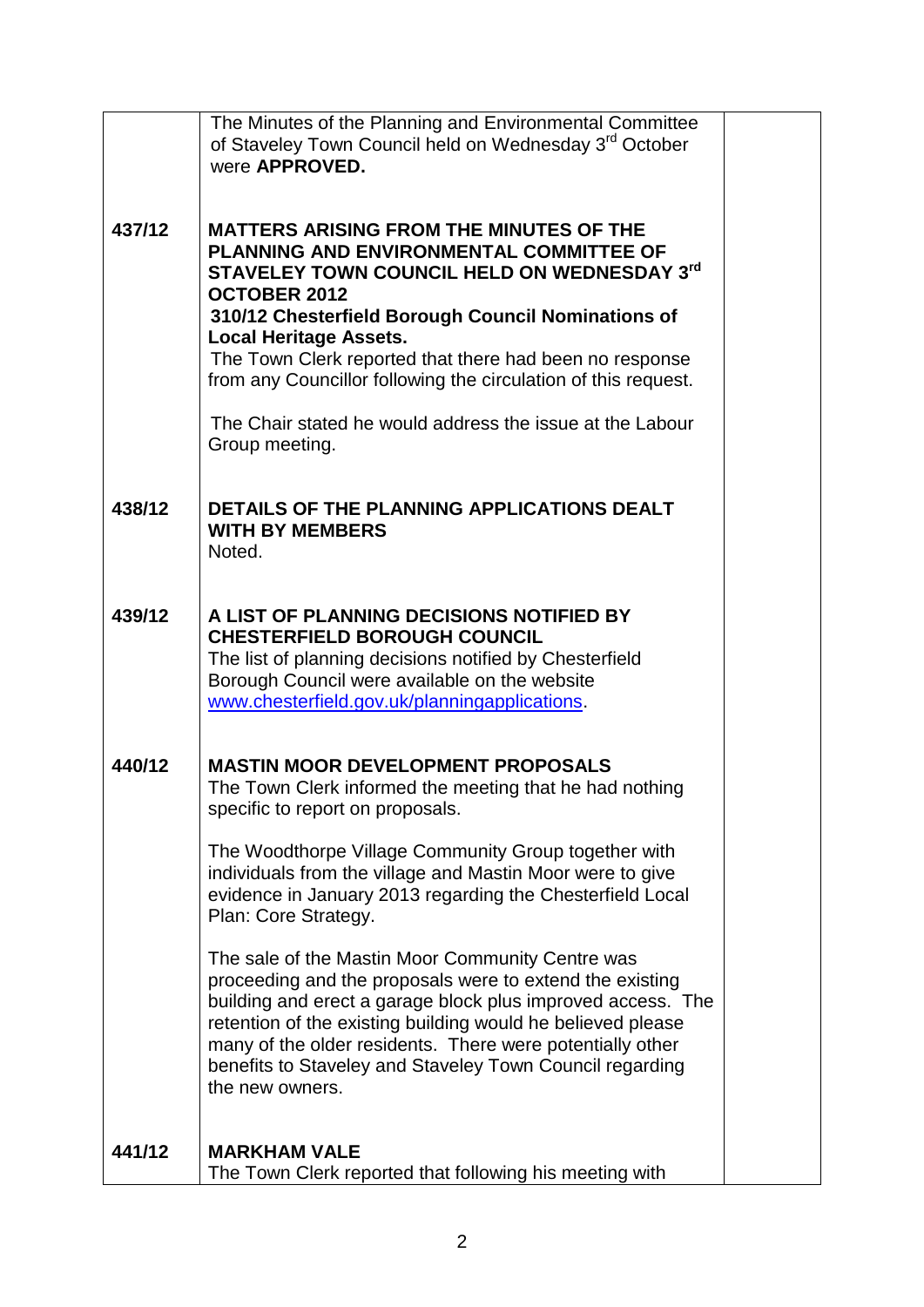|        | <b>Councillor Kevin Parkinson Derbyshire County Council</b><br>Cabinet Member for Regeneration the position of the County<br>Council regarding Phase 2 of the Northern Loop had now<br>changed. They would cancel this, if allowed by Chesterfield<br>Borough Council. They would support the proposed Spine<br>Road to open up the former Staveley Works site. However,<br>conversations with Peter Storey, Head of Markham Vale had<br>indicated the freeing up of the land CPO'd for Phase 2 would<br>not be a speedy matter in Peter's view. Derbyshire County<br>Council would need planning permission for the alternative<br>spine road to be in place and approval from the Highways<br>Agency. The land that was CPO'd would have to be offered<br>back to the original owners. |  |
|--------|------------------------------------------------------------------------------------------------------------------------------------------------------------------------------------------------------------------------------------------------------------------------------------------------------------------------------------------------------------------------------------------------------------------------------------------------------------------------------------------------------------------------------------------------------------------------------------------------------------------------------------------------------------------------------------------------------------------------------------------------------------------------------------------|--|
|        | However, there now was a good chance that the plans for a<br>Staveley Town Farm could proceed.                                                                                                                                                                                                                                                                                                                                                                                                                                                                                                                                                                                                                                                                                           |  |
|        | He had spoken to Alan Morey Major Sites Officer at<br>Chesterfield Borough Council and appraised him of progress.<br>Alan welcomed the news and felt it would have a great<br>beneficial effect on the Staveley Corridor Preferred Option.                                                                                                                                                                                                                                                                                                                                                                                                                                                                                                                                               |  |
|        | Assuming this was legally adopted he felt its provisions<br>equalled planning permission as far as Derbyshire County<br>Council were concerned so matters may be settled in 2013.                                                                                                                                                                                                                                                                                                                                                                                                                                                                                                                                                                                                        |  |
|        | The Town Clerk reported on the "Walking Together" Arts<br>Project at Markham Vale. He also reported on the success of<br>the new McDonalds Restaurant and the new roadworks and<br>electricity supplies going ahead on the Seymour part of the<br>site.                                                                                                                                                                                                                                                                                                                                                                                                                                                                                                                                  |  |
| 442/12 | <b>STAVELEY TOWN BASIN</b><br>The Town Clerk reported on further funding success by the<br>Canal Partnership and current thinking regarding the<br>development proposals.                                                                                                                                                                                                                                                                                                                                                                                                                                                                                                                                                                                                                |  |
| 443/12 | <b>STAVELEY TOWN CENTRE MASTERPLAN</b><br>Nothing to report.                                                                                                                                                                                                                                                                                                                                                                                                                                                                                                                                                                                                                                                                                                                             |  |
| 444/12 | <b>STAVELEY WORKS SITE</b><br>Members <b>RESOLVED</b> to request Alan Morey Major Sites<br>Officer at Chesterfield Borough Council to come and address<br>the next meeting of the Planning and Environmental<br>Committee.                                                                                                                                                                                                                                                                                                                                                                                                                                                                                                                                                               |  |
|        | The Town Clerk informed the meeting that an application was                                                                                                                                                                                                                                                                                                                                                                                                                                                                                                                                                                                                                                                                                                                              |  |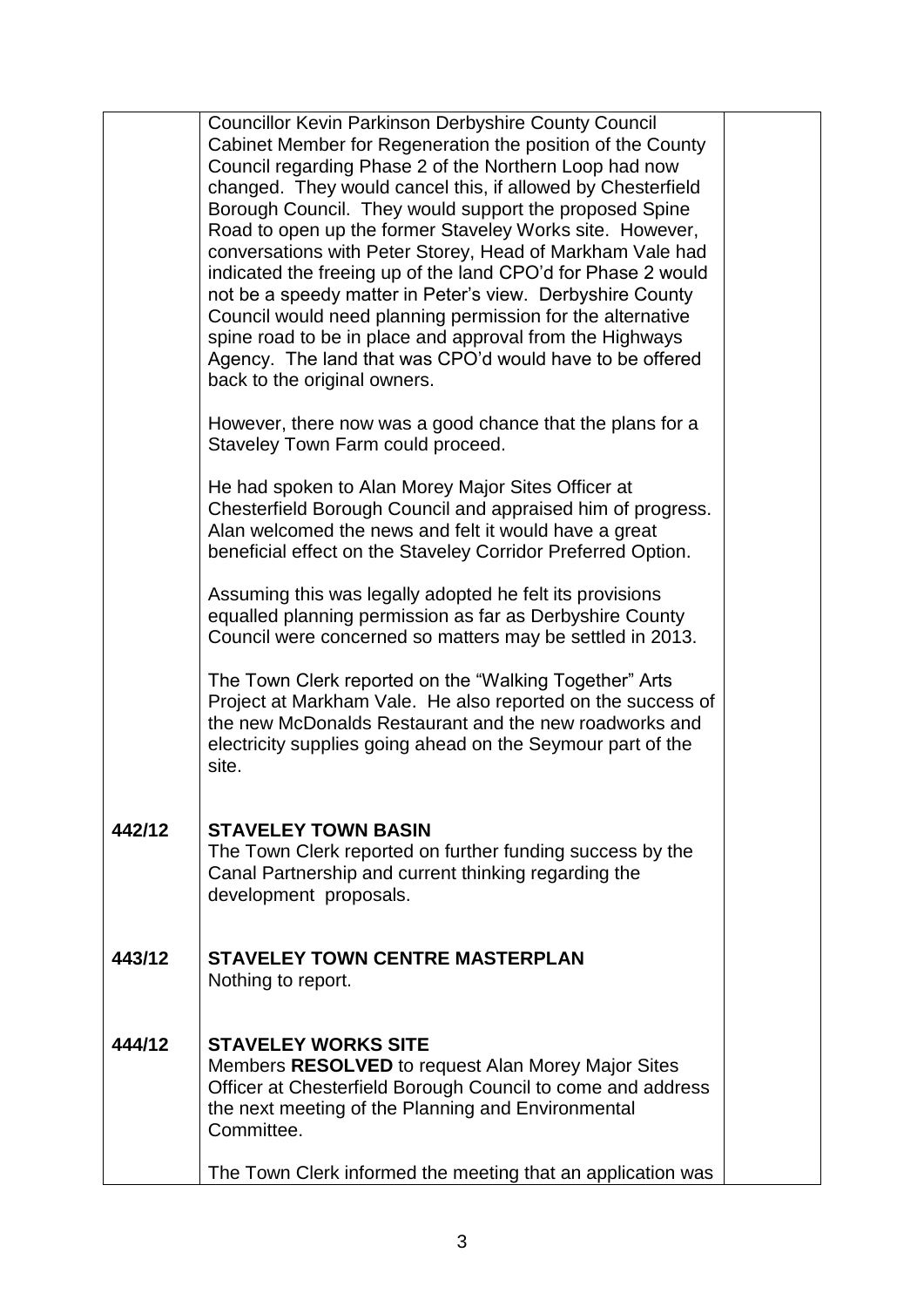| to be submitted by Derbyshire County Council Highways to<br>Infrastructure Funding held by the Sheffield City Region LEP<br>for the rest of the Regeneration Route.                                                                           |  |
|-----------------------------------------------------------------------------------------------------------------------------------------------------------------------------------------------------------------------------------------------|--|
| It was unclear if this stood a chance of success. An<br>application to $D_2$ N <sub>2</sub> LEP may prove an option.                                                                                                                          |  |
| An application for the lagoon restoration is expected to be<br>submitted by St. Gobain soon. This will probably involve<br>opencasting of coal.                                                                                               |  |
| Turning to the Staveley and Rother Valley Corridor Area<br>Action Plan Preferred Option document dated November<br>2012.                                                                                                                      |  |
| The following comments were made:                                                                                                                                                                                                             |  |
| 1.10 It would be essential to keep a watching eye on any<br>proposals for a new local centre to ensure for example a new<br>primary school, post office, shops did not adversely affect<br>existing facilities in Barrow Hill or Hollingwood. |  |
| 4.8 The paragraph on the range and quality of housing<br>indicated support for Staveley Town Council's wish to see a<br>large proportion of aspirational housing and so was<br>welcomed.                                                      |  |
| 4.9 Whilst the Phoenix Brickworks was an employer there<br>was also a significant number of jobs at Barrow Hill Engine<br>Sheds.                                                                                                              |  |
| 4.11 At this point it was detail but the new retail provision<br>proposed could be in the form of arcades to provide shelter<br>from weather extremes – cold, heat, wind, rain, snow etc.                                                     |  |
| 4.14 and 4.15 The news about Phase 2 Northern Loop and<br>the position of Derbyshire County Council regarding this and<br>supporting the Spine Road would update the position in the<br>document.                                             |  |
| 4.27 If the issue of water included sewage then there would<br>be an opportunity for energy production at an expanded<br>Sewage Works.                                                                                                        |  |
| 4.29 There may be an option for renewable energy from<br>wind if the new Derbyshire Wind Harvester prototype proved<br>successful.                                                                                                            |  |
| 4.26 In the event of coal opencasting then Staveley Town<br>Council should push for a more appropriate community levy.                                                                                                                        |  |